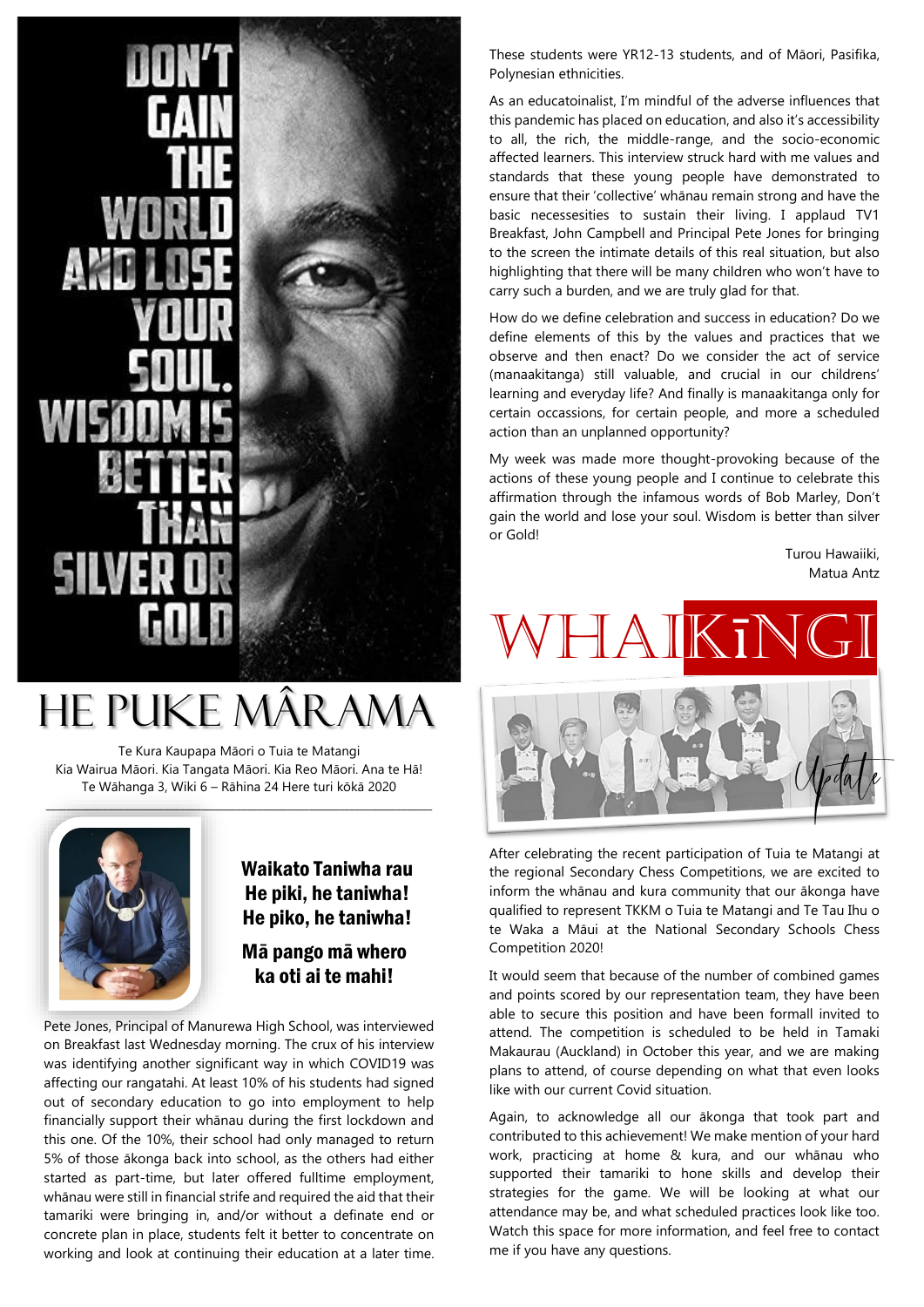

Poari Hui @ kura 4.30pm-6pm Hui ā whānau @ kura 6pm-7.30pm Kōhine Maia w/Sport Tasman Kapa Haka noho wānanga

Kura Photo's Tuia te Matangi Reo Māori classes Last day of term 3 Term 4 starts... Waiwhero Presentation Pouako Only Days for PB4L training Labour day (long wknd) TDC Rangatahi Youth Concert THW Primary schools Haka Regionals Last day of term 4

17/9, 29/10, 10/12 15/9, 27/10, 8/12 25/8, 22/9 3-4/9, 10-11/9, 15- 16/10, 5-6/11 22/9 from 9am Every Wed 5pm-6pm Fri 25 September Mon 12 October Tues 20 October 23/10 Mon 26 October Sat 7 November Fri 13 November Wed 16 December

#### TE IRA WAHINE, HE IRA WHENUA A TANGATA WHENUA PERSPECTIVE AND CELEBRATION OF WOMANHOOD

Hīkara rawa! We are excited to have this kaupapa come back and offered to us again! Please read thoroughly, complete the permission form, and return to us...



younger girls aged under 10yrs who wish to attend, we ask that parents accompany them, to assist in their ability to understand, and the appropriateness of the content.

\* Please note, a separate pānui will be emailed to all whānau soon, with an attached permissoin slip. If you wish for your child and/or yourself to attend, please complete this form and return to Whaea Janis as soon as possible. No permission slip, no attendance.

Wairua Maaori



The Tasman District Council is coordinating a Youth Concert in November. They are looking for youth music bands, and solo musicians to perform at this festival. The concert is scheduled for November 7, at Washbourn Gardens, Richmond.

The TDC would like to hear from any rangatahi (12yrs+) who play in a band or performing solo, to reserve their space in the concert. This concert also provides opportunity for rangatahi to be involed as an MC, sound or light operator, event organiser or a graphic designer!

If we have anyone who is interested in being involved, please contact Whaea Janis in the tari. She will be coordinating with the TDC, who are accepting expressions of interest by October 4, 2020!

#### Protect yourself, your whānau, and your community

Download the NZ COVID Tracer app **Example Store Coogle Play** 



For some time now we have been displaying the NZ COVID tracer code. The posters are located in the tari above the Sign In/Out tablet, on the outside of the multi-purpose room, and on the outside door of Hukatai, the learning whare.

Please make sure that if you are coming onto the kura premises or entering any of the kura facilities, that you come and either use the QR code trackers, or Sign in & out facilities. If you have whānau that are coming to the kura, maybe to collect your tamariki, drop off kai etc, please make sure to inform them of this expectation too.



Kura pick-ups & Drop offs have been flowing well, with whānau being proactive to come and sign in/out. We thank you for assisting our efforts to be more vigilent with our pandemic awareness.

There have been a number of discussions taking place regarding whānau who have made the choice not to use the hand sanitizers that we provide here at Tuia te Matangi. Kei te pai, of course, we have the soap dispensers in all wharepaku, in the wellness room, and in the kāuta onsite for tamariki and whānau to use. We will continue to use sanitizing sprays and liquids on all surfaces to reduce the transmission of unwanted bugs etc. However, we also must be proactive for those times when surfaces remain to be touched without thought, and therefore assurance that tamariki who do not use the hand sanitizers, will at least have an alternative that can be kept in their pocket or in close proximity. Such situations that stand out as concern times may be when catching bus transport, moving through classrooms, etc. I encourage everyone to be mindful, and ask whānau to continue to talk with your tamariki about the importance of hand-washing, safe distancing and respecting each other's space and tikanga, and health observances, e.g. wearing face masks.